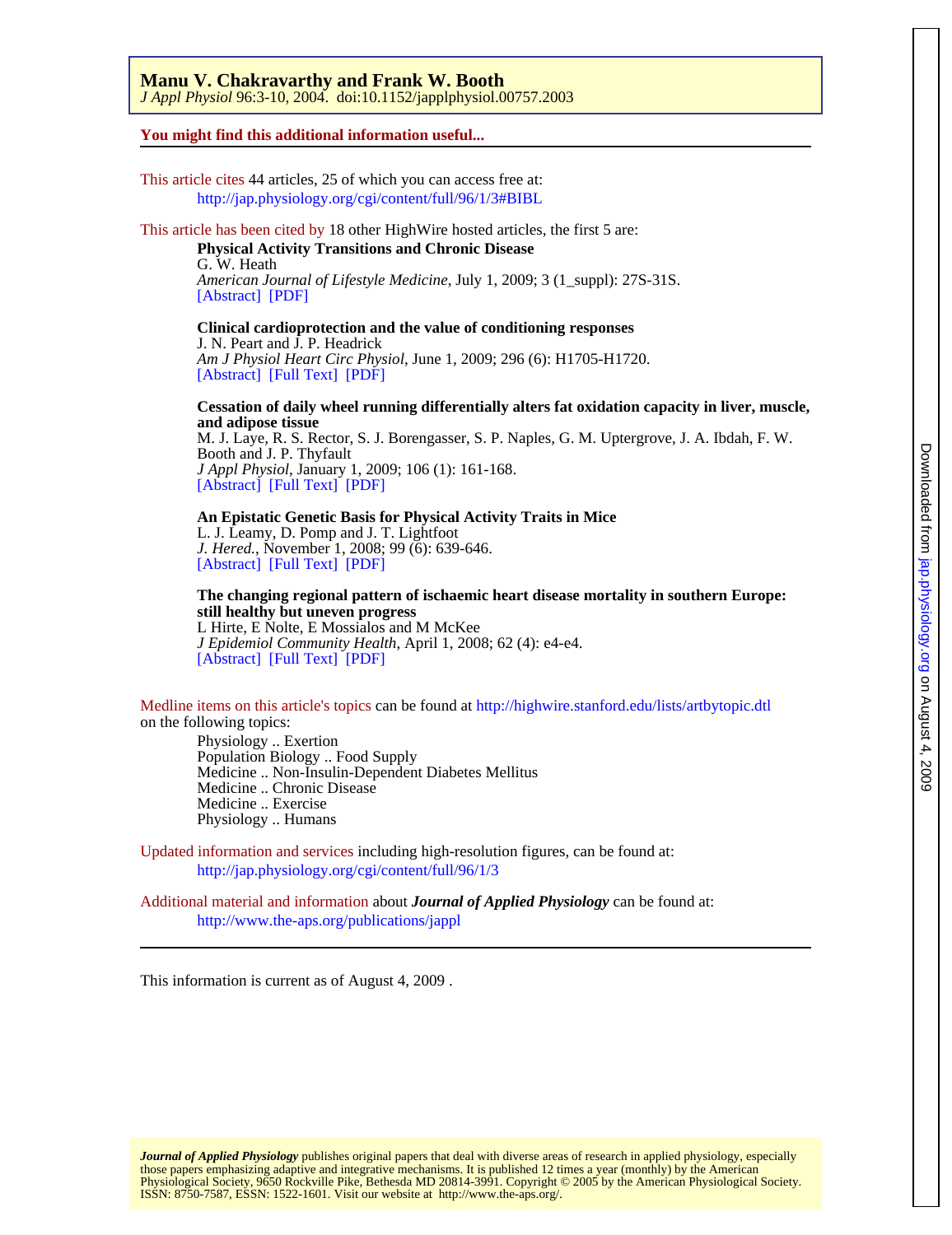# Eating, exercise, and "thrifty" genotypes: connecting the dots toward an evolutionary understanding of modern chronic diseases

# **Manu V. Chakravarthy1 and Frank W. Booth2**

1 *Division of Endocrinology, Metabolism and Lipid Research, Department of Internal Medicine, Washington University School of Medicine, St. Louis 63110; and* <sup>2</sup> *Departments of Biomedical Sciences and of Medical Pharmacology and Physiology and the Dalton Cardiovascular Institute, University of Missouri, Columbia, Missouri 65211*

> **Chakravarthy, Manu V., and Frank W. Booth.** Eating, exercise, and "thrifty" genotypes: connecting the dots toward an evolutionary understanding of modern chronic diseases. *J Appl Physiol* 96: 3–10, 2004; 10.1152/japplphysiol. 00757.2003.—Survival of *Homo sapiens* during evolution was dependent on the procurement of food, which in turn was dependent on physical activity. However, food supply was never consistent. Thus it is contended that the ancient huntergatherer had cycles of feast and famine, punctuated with obligate periods of physical activity and rest. Hence, gene selection in the Late-Paleolithic era was probably influenced by physical activity and rest. To ensure survival during periods of famine, certain genes evolved to regulate efficient intake and utilization of fuel stores. Such genes were termed "thrifty genes" in 1962. Furthermore, convincing evidence shows that this ancient genome has remained essentially unchanged over the past 10,000 years and certainly not changed in the past 40–100 years. Although the absolute caloric intake of modern-day humans is likely lower compared with our hunter-gatherer ancestors, it is nevertheless in positive caloric balance in the majority of the US adult population mainly due to the increased sedentary lifestyle in present society. We contend that the combination of continuous food abundance and physical inactivity eliminates the evolutionarily programmed biochemical cycles emanating from feast-famine and physical activity-rest cycles, which in turn abrogates the cycling of certain metabolic processes, ultimately resulting in metabolic derangements such as obesity and Type 2 diabetes. In this context, we postulate that perhaps a crucial mechanism to break the stall of the metabolic processes would be via exercise through the regulation of "physical activity genes," some of which may also be potential candidates for the "thrifty genes" of our hunter-gatherer ancestors. Therefore, the identification of such "thrifty gene" candidates would help provide insight into the pathogenetic processes of the numerous physical inactivity-mediated disorders.

physical activity; genes; cycles; fat; nutrition

. . . man was selected as a mobile hunter and gatherer, and he therefore filled his nitrogen and carbohydrate reserves to their optimal levels, after he had eaten.

#### G. F. Cahill (7)

On a superficial level, many would consider it intuitive to make the statement that exercise in general is a good thing. However, when the layers of the exercise onion are peeled, the answer to the question of how exactly at the mechanistic level is exercise beneficial for human health does not seem that obvious to the general scientific community, although there is extensive literature at a descriptive level documenting the precise benefits of exercise for many aspects of human health. If, peeling those layers even further, we then consider the notion that gene selection during the eons of human evolution was likely influenced by physical activity to support human health, we would suspect the reaction would be one of great skepticism. Therefore, the major objectives of this review are *1*) to amalgamate the presently known information, parts of

which have been separately developed from previous investigators (5, 12–16, 21, 39, 40), that support the above notion of an evolutionarily derived need for undertaking regular physical activity to maintain normality of specific metabolic functions, and *2*) to present a hypothesis that the combination of continuous food abundance and a sedentary lifestyle results in metabolic derangements because of the stalling of the evolutionarily programmed metabolic cycles that were selected to support cycles of feast and famine and of physical activity and rest. We contend that achieving such an understanding of potential gene selection will provide further avenues for fruitful research into dissecting the cellular and molecular mechanisms of physical inactivity-mediated chronic diseases.

Physical activity was obligatorily required for food procurement (3, 12), which in turn was necessary for the biological existence of our species. Because the success of finding food in the hunter-gatherer society was never guaranteed (14), it was not unusual for our Late-Paleolithic (50,000–10,000 BC) ancestors to undergo periods of feast (during food abundance) intermixed with periods of famine (under drought conditions, an unsuccessful hunt, or inability to hunt due to physical inactivity or illness), thereby resulting in cycles of feast-famine

Address for reprint requests and other correspondence: F. W. Booth, Dept. Biomedical Sciences, Univ. of Missouri-Columbia, 1600 East Rollins Dr, E102 Vet Med Bldg., Columbia, MO 65211 (E-mail: boothf@missouri.edu).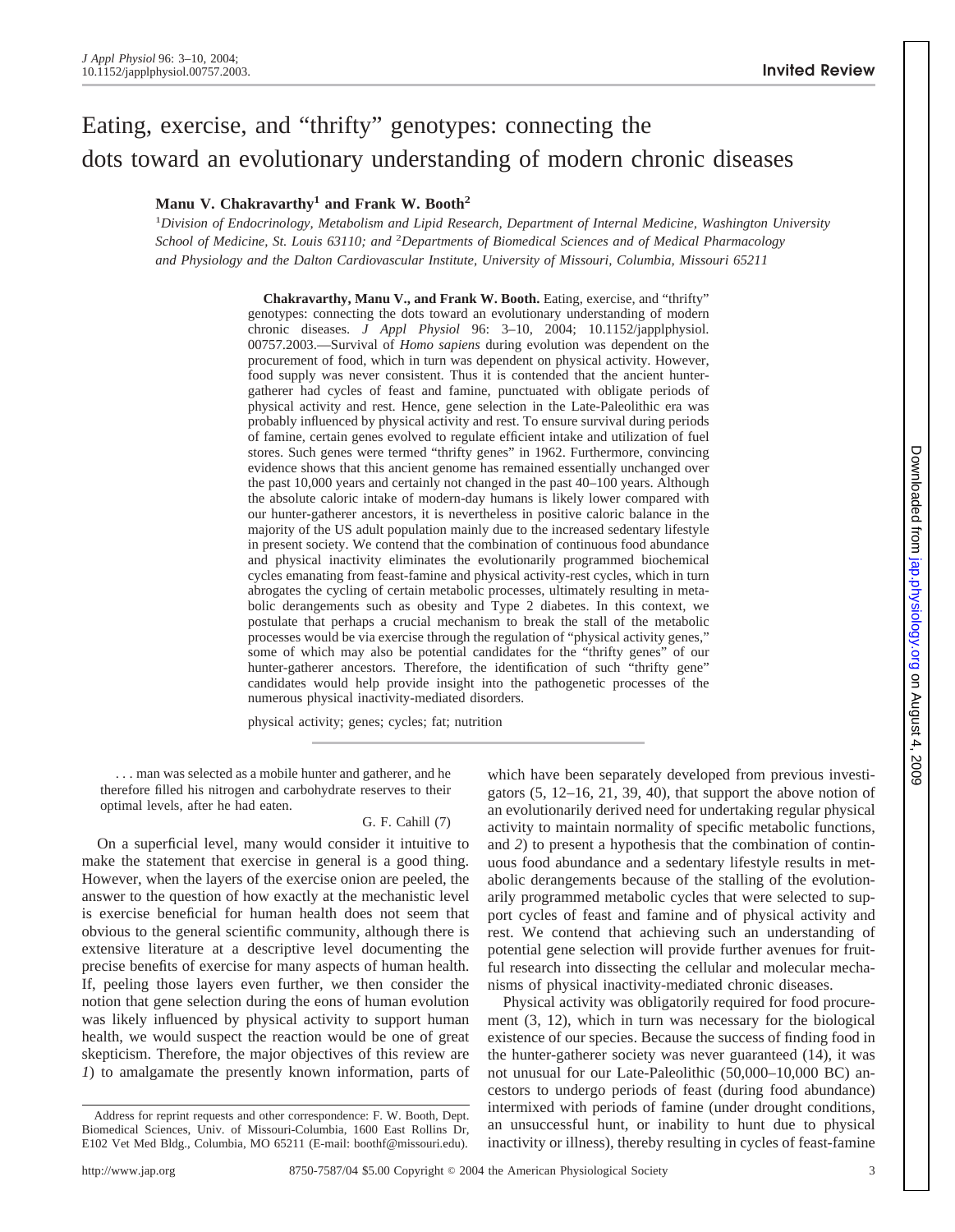

Fig. 1. Schematic of hypothesized interaction of cycles of physical activity and metabolic processes between 50,000 and 10,000 BC, which in turn influenced "thrifty" gene and genotype selection. The contention is made that, because food procurement was never guaranteed and because physical activity was integrally linked to obtaining food, the consequent metabolic adaptations therefore evolved in a manner that would also process fuel utilization and storage in a cyclical manner. Subsequently, we hypothesize that such adaptations then selected for "thrifty" genes and genotypes that operated cyclically to process the 2 major fuel sources [glycogen and triglycerides (TG)] in a manner that would maximize survival because processing of these sources is highly efficient in fuel utilization and storage, particularly in periods of famine.

as well as physical activity-rest (Fig. 1). In this review, we develop a novel concept of the notion that, over the millennia, *Homo sapiens* have evolved metabolic pathways that oscillate to support and coincide with the cycles of feast-famine and of physical activity-rest. We hypothesize that cycling of fuel stores, blood insulin, insulin sensitivity, and metabolic regulatory proteins, driven by cycles of feast-famine and physical activity-rest, have molded the selection of "thrifty" genes and genotype, some with functions that are predominantly glycogen conservation and replenishment, as the speculation is made that our ancient ancestors were more likely to survive with these adaptations than without them (Fig. 1). The pathological consequences of these highly conserved and inherited metabolic cycles in a society now devoid of feast-famine and physical activity-rest cycles are also considered.

#### **FOOD AND PHYSICAL ACTIVITY**

Reproduction, food, and physical activity are some of the basic necessities to ensure the survival of most animal species in the "wild." However, recent cultural changes have engineered physical activity out of the daily lives of humans and domesticated animals. For example, many individuals no longer have to use manual labor to procure food or shelter. As a result of the introduction of habitual physical inactivity into the pattern of daily living, the risks of at least 35 chronic health conditions have increased (6, 9). Therefore, prevention of these chronic health conditions requires an in-depth understanding of the cellular and molecular details of all genes requiring physical activity for physiological levels to be maintained. To achieve such knowledge, the subpopulation of genes that express pathologically during physical inactivity must be known before the biological basis of physical inactivity-mediated diseases can be elucidated at the molecular level and the most appropriate next clinical preventive and therapeutic steps can be taken.

First, it is important to discuss the known origins of how our present genome was selected, since it is precisely in the nature of this selection that likely determines the extent to which physical activity is required for physiological gene expression then and now. Others have contended that 95% of human biology, and presumably some of human behaviors, was naturally selected during the Late-Paleolithic era (50). During this era (50,000–10,000 BC), humans existed as hunter-gatherers, using rudimentary chipped stone tools and thus said to have lived in the "old stone age" (12, 16). Daily physical activity had to have been integral to our ancestors' existence because it was only via physical activity that they could forage and hunt for food. Men were estimated to have hunted 1–4 nonconsecutive days per week, and women were estimated to have gathered food every 2–3 days (16); thus major adaptations related to food gathering for human survival were likely correlated with habitual physical activity, including endurance and peak effort alternating with rest (2). Lifestyle and feeding patterns were punctuated by cycles of feasts and famine. Hence, through nearly all of human evolution, physical exercise and food procurement were inextricably linked to the survival of our ancestors, suggesting the possibility of their linkage to a common selection of genes. And for these reasons, we will speculate that the feast-famine cycling and physical activity-rest cycling that were related to food procurement by hunter-gatherers selected genes for an oscillating enzymatic regulation of fuel storage and usage (Figs. 1 and 2).

On the basis of some of these facts, the notion of "thrifty genotype" was initially proposed by Neel (39), in which he argued that certain genotypes were selected into the human genome because of their selective advantage over the less "thrifty" ones. Neel defined a "thrifty" genotype as "being exceptionally efficient in the intake and/or utilization of food." Subsequently, during famines, individuals with the "thrifty" genotype would have a survival advantage because they relied on larger, previously stored energy to maintain homeostasis, whereas those without "thrifty" genotypes would be at a disadvantage and less likely to survive (39). We extend Neel's genotype proposal to genes by postulating that survival during the feast-famine cycle of the hunter-gatherer selected genes to support a "physical activity cycle" in which cycling of metabolic processes was triggered by the reduction of skeletal muscle glycogen and triglyceride stores (Figs. 1 and 2). Thus the speculation is made that some "thrifty" gene and genotypes were selected to support obligatory physical activity for survival. It was under such selective pressures of 10,000 years ago in the physically active hunter-gatherer environment that most of the present human genome likely evolved and was selected. Remarkably, few if any changes in genes or gene sequences have occurred over the past 10,000 years in this ancient genome (12) and certainly not in the last 40 years.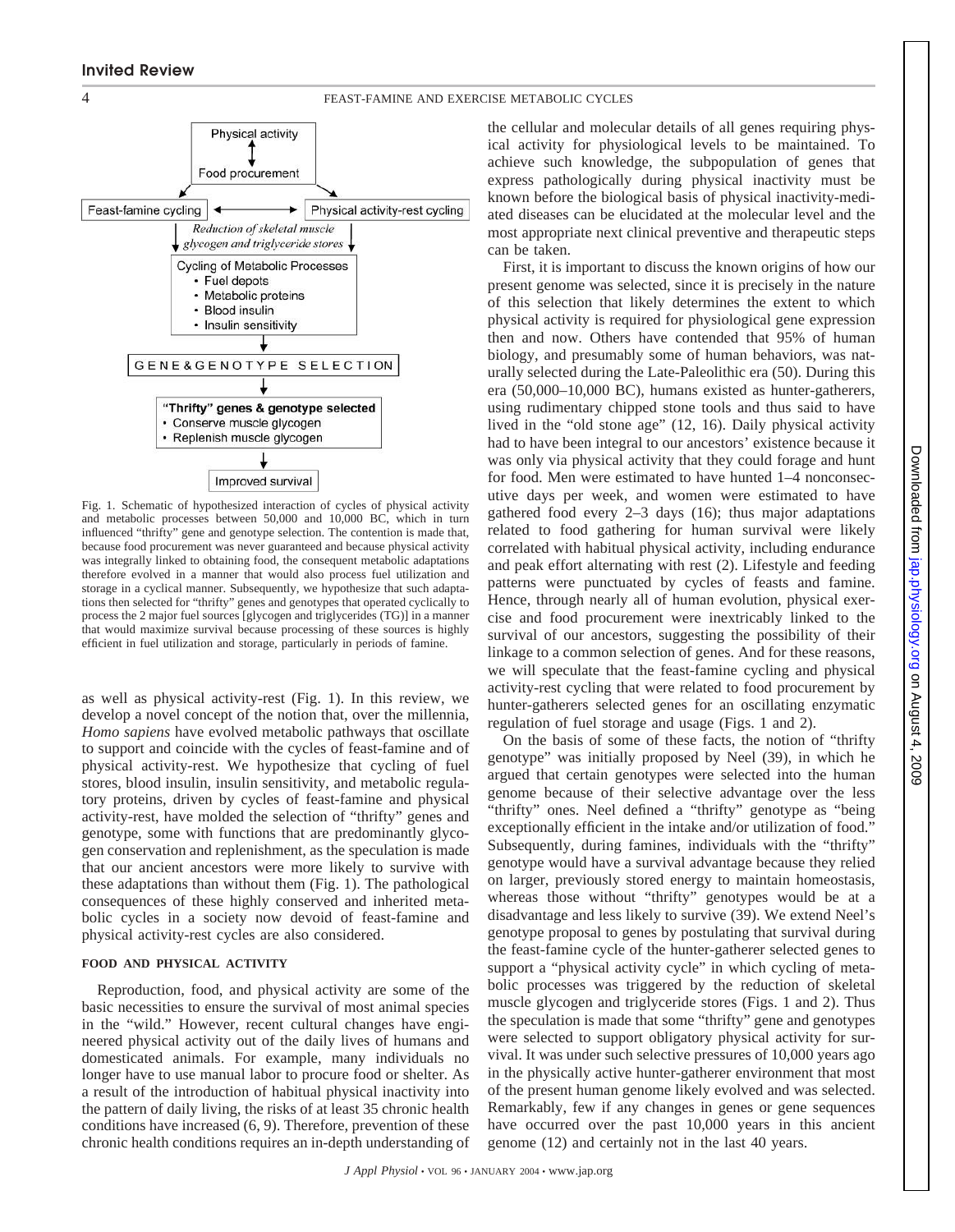#### **THRIFTY GENOTYPE IN SEDENTARY INDIVIDUALS**

Concepts of evolutionary or Darwinian medicine will be applied as defined by Nesse (40) to understand from an evolutionary perspective why the human body is not better designed and why, therefore, diseases exist at all. Over the past 100 years, there has been a dramatic change in the physical environment, especially regarding physical activity and food availability (14). Modern society is remarkably sedentary, with at least 70% of the US population undertaking  $\leq$ 30 min/day of moderate-intensity physical activity (53). Ironically, although the absolute caloric intake of modern humans is likely lower compared with our ancient ancestors (12), it is nevertheless high relative to the corresponding larger decrease in caloric expenditure via physical activity (compared with caloric expenditure of our ancestors). As a consequence, those alleles that evolved for function, selective advantage, and survival in the Late-Paleolithic era are now being exposed to sedentary lifestyles, fat-rich and fiber-poor diets, positive caloric imbalance, and an extended life span, all of which result in a selective disadvantage with respect to chronic health conditions and longevity (16). Consequently, as noted by Eaton et al. (15), this would lead to a dissonance between "Stone Age" genes and "Space Age" circumstances, with resulting disruption of ancient, complex homeostatic systems. In other words, the genes of our ancestors were not selected for sedentary existence. In fact, those individuals whose genes only supported sedentary living were likely eliminated from the gene pool during evolution because of their inability to gather food or hunt.

Thus we hypothesize that a threshold of physical activity is required for the proper expression of the inherited genes and genotypes, which was selected by evolution to support physical activity in part by the efficient usage of fuels, since survival was almost exclusively dependent on physical activity to procure food. Falling below this threshold has been designated as physical activity deficiency (9). Based on the discussion presented hitherto, physical activity deficiency is predicted to disrupt the optimized expression of the "thrifty" genes and genotype for the physical activity-rest cycle. Some of these "thrifty" genes could have been initially selected to conserve glycogen stores by oxidizing greater quantities of fatty acids to maximize survival during famine and exercise. Therefore, our present sedentary lifestyle and our constant food availability and abundance have led to discordance in gene-environmental interactions, thus predisposing the Paleolithically programmed genome to misexpress its genes in multiple organ systems, ultimately resulting in pathology, manifested as the epidemic of modern chronic diseases (14–16).

#### **FUEL STORAGE AND METABOLISM: CYCLES OF FEAST-FAMINE AND PHYSICAL ACTIVITY (NEEL'S THRIFTY GENOTYPE)**

In the context of the above background, a hypothetical basis for the identity of "thrifty" genes whose misexpression in physical inactivity could lead to metabolic derangement is presented. This hypothesis is based on deductive reasoning from the initial premise that genes were selected for "more efficient usage" (39). If true, then it follows that "thrifty" genes would regulate the two major sources of fuel storage in humans: glycogen and triglyceride. Because the quantity of fuel stored is a balance between food (intake) and physical activity (output), the speculation is made that evolution selected for "thrifty" genes, allowing more efficient usage of glycogen during physical exertion (Fig. 1). Such a proposal suggests that previously identified functions of efficient biochemical adaptations to exercise such as postexercise glycogen repletion and thrifty utilization of fuels during physical activity could also be candidates for Neel's genotype hypothesis.

The human body only stores 900 kcal of glycogen but can store 120,000 kcal of triglyceride (37), begging the question as to why evolution would select for such a small storage of carbohydrate for periods of famine, since 900 kcal are hardly sufficient to supply even 1 day of total caloric output. One possible answer might be that the liver evolved to store glycogen to provide glucose for brain and red blood cells because glucose from liver gluconeogenesis and glycogen can be released into the blood. In contrast, glucose-6-phosphate from muscle glycogen cannot be released from the myocyte because of the absence of glucose-6-phosphatase in muscle cells (37). Because skeletal muscle glycogen provides the caloric source for high-intensity anaerobic activities, we speculate that muscle glycogen storage may have been related to survival during evolution. This notion is supported by the observation of a preferential complete repletion of glycogen stores in highly oxidative skeletal muscle that occurs by 1–2 h postexercise in the fed state, which is well before the repletion of liver stores  $\langle$  50% repletion at 4 h postexercise) following an exercise bout that depletes muscle and liver glycogen (49). Therefore, the small storage of glycogen in skeletal muscle relative to demand during physical activity established a cycle of glycogen depletion and repletion, which in turn may have allowed during evolution for the selection of those genes that would be the most efficient to conserve and utilize muscle glycogen.

In other words, the question can be posed as to whether the enzymes involved in such a small storage of glycogen could play a role as "thrifty" genes? Recent studies utilizing experimental models to manipulate muscle glycogen content with exercise have revealed several possible candidates. Exercising when muscle glycogen concentration was low resulted in a greater transcriptional activation of interleukin-6 (31), pyruvate dehydrogenase kinase 4 (19, 41), hexokinase (41), and heat shock protein 72 (17), compared with when muscle glycogen concentration was high at the start of exercise. In addition, inhibiting muscle glycogen repletion postexercise by a carbohydrate-free diet resulted in a greater and more sustained elevation of GLUT4 mRNA and protein, compared with when glycogen repletion was allowed to occur by giving a high-carbohydrate diet (20). Because the functional outcomes of many of these biochemical changes are associated with glycogen sparing, the aforementioned enhancements in gene expression become candidates for "thrifty" genes that efficiently conserve the utilization of muscle glycogen. Hence, it is conceivable that those hunter-gatherers who had a survival advantage during famines may have had genes that were more efficient in conserving glycogen during and after an unsuccessful hunt for food.

From the above data, we infer that evolution placed a high selective priority in storing and conserving muscle glycogen for the potential purposes of providing rapid energy for immediate tasks related to muscle work and survival. In addition, the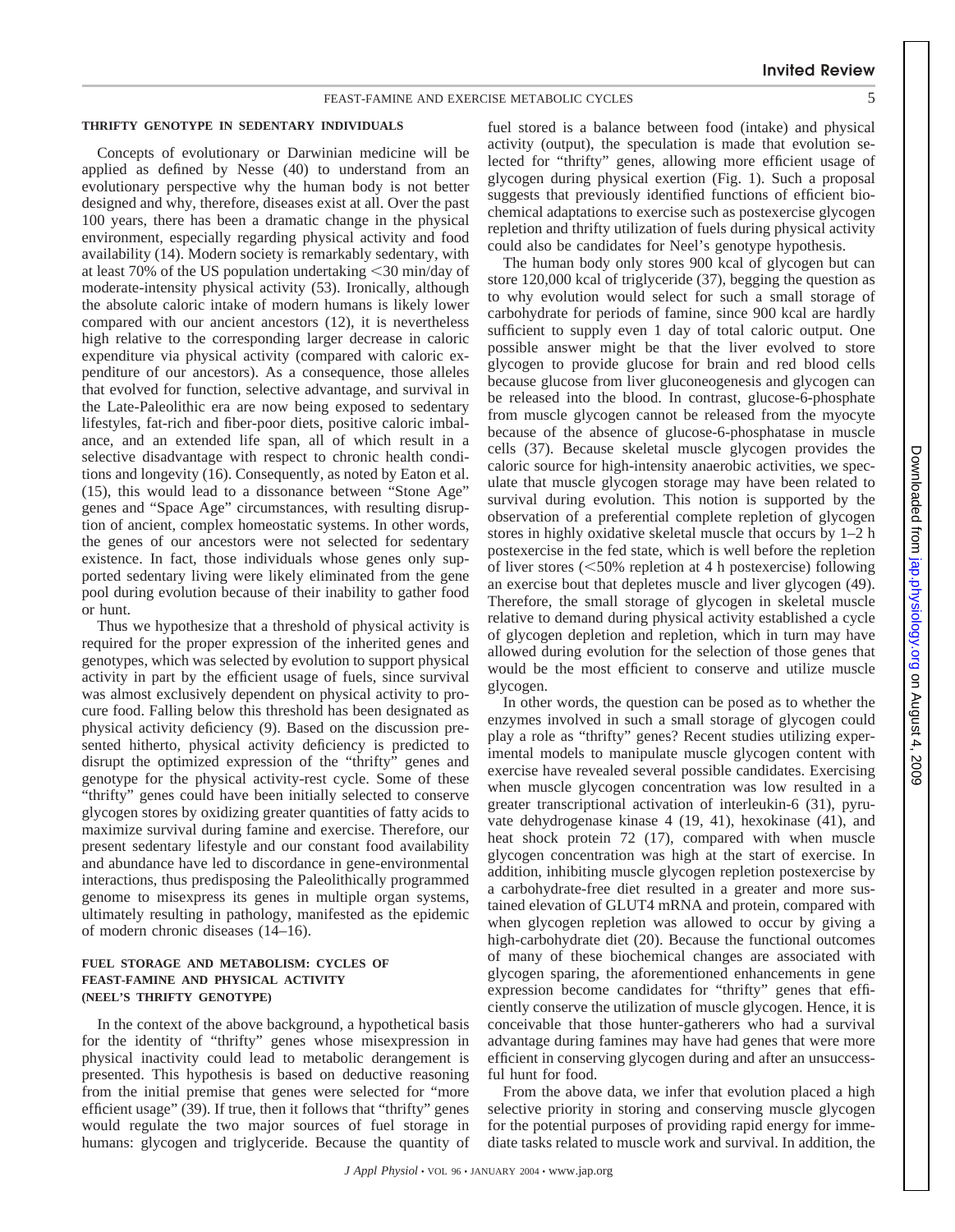Fig. 2. The normal feast-famine and physical activity cycle. In the Late-Paleolithic era, during periods of feast, thrifty mechanisms were utilized to ensure adequate storage of fuel for periods of impending famine-fast. Thus such efficient storage of fuel and, more importantly, the efficient utilization of that fuel [for example, via glucose transporter 4 (GLUT4) and AMP kinase (AMPK) mechanisms allowing for greater fuel extraction in working skeletal muscles] permitted our ancestors to continue intense physical labor to hunt for food despite a prolonged fasted state. Once the hunt was completed, feast once again ensued, and the exhausted fuel stores were replenished for another cycle. The highly conserved "thrifty" mechanisms of our hunter-gatherer ancestors continue to be in operation today. Although there have been no true famines in developed countries in the 21st century, the presence of a certain threshold of physical activity ensures that this cycling of metabolic processes continues.



feast-famine cycles would also oscillate glycogen concentrations in skeletal muscle, being high in feast and lower in famine because of physical activity (Fig. 2). Finally, within the feast period itself, muscle glycogen would cycle, being high postmeal and reduced at the end of exercise. The fact that both feast-famine and exercise-recovery cycles produce oscillations in glycogen concentration implies that some of the glycogen cycling regulatory mechanisms for the above two hunter-gather activities could be common. Such speculation supports the proposal that cycling of metabolic proteins to support an efficient cycling of glycogen was a product of selection during evolution.

Although the present rendering of the 1962 "thrifty" genotype hypothesis has been usually related to the more efficient storage of fuel during feast for usage in famine, relatively less emphasis has been placed on the more efficient usage of stored fuel during famine and physical activity. Obviously, if fuel stores were reduced slowly during work, a survival advantage might be provided, compared with the individual without a "thrifty" genotype. In reference to fuel efficiency, exercise physiologists have identified multiple "thrifty" genes in the past 35 years but have not called these observations as examples of "thrifty" genes. For example, type I skeletal muscle fibers are more efficient than type II muscle fibers, because the former uses approximately one-half the quantity of ATP per unit of work (11). Thus individuals with a greater percentage of type I fibers would fit Neel's definition of more efficient utilization of fuel in the performance of the same absolute workload.

#### **ENDURANCE TRAINING AND CYCLING OF METABOLIC PROCESSES**

The question can be posed as to whether there are other "thrifty" genes related to fuel usage by skeletal muscle; i.e., do enzyme systems exist whose preferential oxidation of substrate mixtures is more efficient in skeletal muscle? Interestingly, from a purely energy kinetics standpoint, it is actually much more thrifty to oxidize glucose than to oxidize fatty acids because, for each 1 liter of oxygen consumed, 5.05 kcal and 4.69 kcal of energy are produced for carbohydrate and fat, respectively (37). Thus, although the answer is carbohydrate, a potential alternative answer might be that an adjustment in the ratio of fuel mixtures in highly oxidative, trained skeletal muscle to conserve glycogen mimics a potential "thrifty" process compared with an untrained low oxidative muscle.

For decades, dogmas in exercise physiology have been that the major metabolic consequences of the adaptations of muscle to endurance exercise are the slower utilization of muscle glycogen and blood glucose, the greater reliance on fat oxidation, and less lactate production during exercise of a given intensity (24). These interrelated metabolic adaptations to endurance training have been concluded to be largely responsible for the increased aerobic endurance in the trained state (24) but are also consistent with a more efficient usage of limited muscle glycogen stores as "thrifty" genes. Hence, it is reasonable to speculate that perhaps some adaptations to physical activity-rest may require a cycling of muscle glycogen stores.

Christensen and Hansen (10) were the first to demonstrate that feeding carbohydrate to humans during an exercise bout lengthened the exercise time to exhaustion, implying a direct role for muscle glycogen sparing and work time. This was further corroborated by Karlsson and Saltin (30), who found that manipulation of muscle glycogen levels by diet altered the time of moderate exercise to exhaustion (low carbohydrate diets lowered both the recovery of muscle glycogen levels as well as endurance). These findings are further supported by the observation that whole body respiratory quotient is lowered, (which means greater fatty acid oxidation) in the endurancetrained state compared with before endurance training when exercising at the same absolute workload (24). Thus the inherited genes allowing greater fat oxidation lowers the rate of muscle glycogen usage, thereby sparing muscle glycogen stores. This would consequently fit both Neel's definition of a "thrifty" genotype (i.e., glycogen sparing is an exceptionally efficient utilization of fuel) and Darwin's "survival of the fittest" hypothesis because of the advantage given to the hunter-gatherer by improved physical endurance.

Interestingly, endurance training alters gene expression related to the function of carbohydrate sparing in trained individuals. In other words, skeletal muscle preferentially oxidizes fatty acids (38) while conserving glycogen during the same absolute workload after training by increasing enzymes involved in  $\beta$ -oxidation of fatty acids compared with before training (4, 24) (Table 1). We therefore speculate that many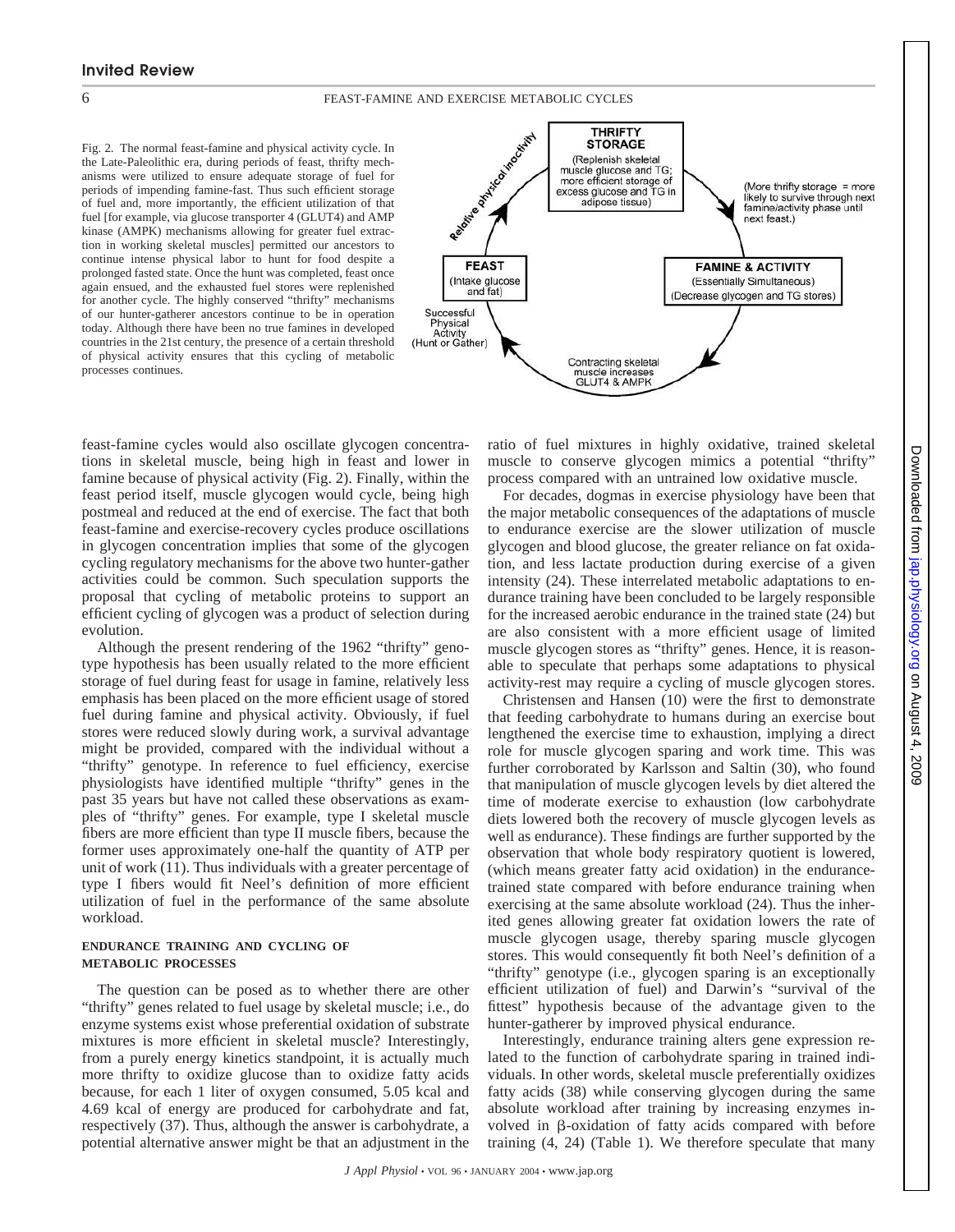| . Parameter                          | 2. Feast | 3. Recovery From Exercise            | 4. Famine | 5. During Exercise                                             |
|--------------------------------------|----------|--------------------------------------|-----------|----------------------------------------------------------------|
| Blood glucose                        |          | f (if decreased by exercise)         |           | L > 3 h                                                        |
| Blood insulin                        |          | f (from decreased level by exercise) |           |                                                                |
| Insulin sensitivity                  |          |                                      |           |                                                                |
| Skeletal muscle glycogen level       |          | (from decreased level by exercise)   |           |                                                                |
| Skeletal muscle fatty acid oxidation |          | (from increased level by exercise)   |           | $\uparrow$ (goes up significantly to preserve glycogen stores) |

Table 1. *Directional changes in key regulatory processes during feast, famine, exercise, and that expected after recovery from exercise*

Note the similarities in the directional changes of arrows in the feast and recovery-from-exercise columns (*2* and *3*) and in the famine and during-exercise columns (4 and 5) for all parameters, except insulin sensitivity.  $\uparrow$ , Increased;  $\downarrow$ , decreased.

genes involved in the upregulation of enzymes processing free fatty acid oxidation in skeletal muscle with endurance training could be "thrifty" gene candidates, in the sense that huntergatherers who had a greater capacity to turn on genes for fatty acid oxidation, and in turn spare muscle glycogen with fasting, likely had a survival advantage (Fig. 2). Another potential survival advantage for a better conservation of glucose in starvation would be a diminishment of gluconeogenesis, which would spare structural proteins for conversion to glucose.

We speculate that those experiencing cycles of feast and famine also had undulations in muscle mass, decreasing in starvation and increasing during resistive activity when sufficient protein was ingested. Because muscle enlargement is absent or minimized when loads are not lifted, even with adequate nutrition, we postulate that some of the genes or genotypes by which resistance training produces muscle hypertrophy were possibly selected during cycles of hypertrophy and atrophy, coinciding with the feast and famine cycles. If true, it is feasible to search for genes or polymorphisms that enhance muscle anabolism during load bearing, which in turn would have had a survival advantage 10,000 years ago.

#### **EXERCISE CYCLING OF METABOLIC PROCESSES**

In much of the above discussion, a theme common to feast-famine and to physical activity-rest is the cycling of glycogen and triglyceride storage and oxidation (Fig. 2). During feast, glycogen storage, triglyceride synthesis, and carbohydrate oxidation would predominate, whereas in the fasting state, glycogen conservation, gluconeogenesis, and fatty acid oxidation would occur. In analogous manner to feast, after physical activity, glycogen and triglyceride resynthesis is a priority, whereas, during exercise, glycogen sparing and higher fatty acid oxidation occur in endurance-trained skeletal muscle (analogous to fasting) compared with nontrained muscle at the same absolute workload. Thus, in congruence with the original "thrifty" genotype hypothesis, some of the biochemical events transpiring to conserve skeletal muscle glycogen and fatty acids in starvation may be common in the endurance-trained and fasted individual compared with the untrained and foodabundant state (Table 1). Although habitual physical activityrest cycling has a shorter term (hours) compared with feastfamine cycling (days), nevertheless, many of the metabolic changes associated with physical activity-rest cycles, except for insulin sensitivity, are a mimic of the biochemical changes occurring in the feast-famine cycles. Thus a key point is that the cycling by feast-famine and physical activity-rest triggers cycling of the storage levels of glycogen and triglycerides, which in turn triggers cycling of other metabolic pathways,

with the duration (hours or days) of the cycling possibly being less important. Therefore, the speculated "natural" or homeostatic metabolic state is a cycling of the levels of many enzymatic metabolic proteins and their metabolites (Fig. 2).

### **STALLING OF THE FEAST-FAMINE AND PHYSICAL ACTIVITY METABOLIC CYCLE: CROSSING THE THRESHOLD TO PATHOLOGY**

During the past century, humans in industrialized societies made advances so that food could be produced with minimal physical work compared with earlier centuries, and they also devised transportation and storage methods such that food became available 24 h/day. Hence, when both famine and physical activity are removed from the genetically selected expectation of metabolic cycling, as is the case in our modern society, the feast-famine and physical activity-rest cycles stall in feast and inactivity (Fig. 3). Consequently, the cycling that certain metabolic genes were programmed to expect also stalls. As a result, there is an even greater and perhaps unhealthy storage of fuel (Fig. 3).

Hence, a conjecture is made that it is likely a failure of these metabolic regulatory proteins to oscillate that eventually causes the organism to cross a threshold, beyond which chronic health conditions develop. This notion is an extension of that elucidated earlier by Beaudet et al. (5), who noted that any given individual would inherit a particular combination of diseasesusceptible genes producing some relative risk that, when combined with an environmental component, might cross a "threshold" of biological significance, resulting in the individual being affected with overt clinical disease. We hypothesize that it is the dysregulation of "thrifty" genes by the environmental component of physical inactivity that results in metabolic derangements such as the metabolic syndrome (abdominal adiposity, high triglyceride, low HDL, atherosclerosis, hypertension, and insulin resistance), which afflicts 57 million adults in the United States (18). For example, a deficiency in caloric expenditure of at least 450 kJ/day (107 kcal/day) by the elimination of walking from  $>21$  min/day at speeds  $>3$ miles/h to not walking at all is associated with increased prevalence of mortality and many chronic health conditions spanning from diabetes to cancer (27–29, 35, 36, 45).

The clinical consequences of a stall in the feast-famine and activity-rest cycles as a result of decreased physical activity and/or constant food abundance is highlighted best by the use of Type 2 diabetes as an example. Type 2 diabetes prevalence is 1.1% in present hunter-gatherer, rudimentary horticultural, simple agricultural, and pastoral societies (14). Presently, the Centers for Disease Control and Prevention estimate that 33%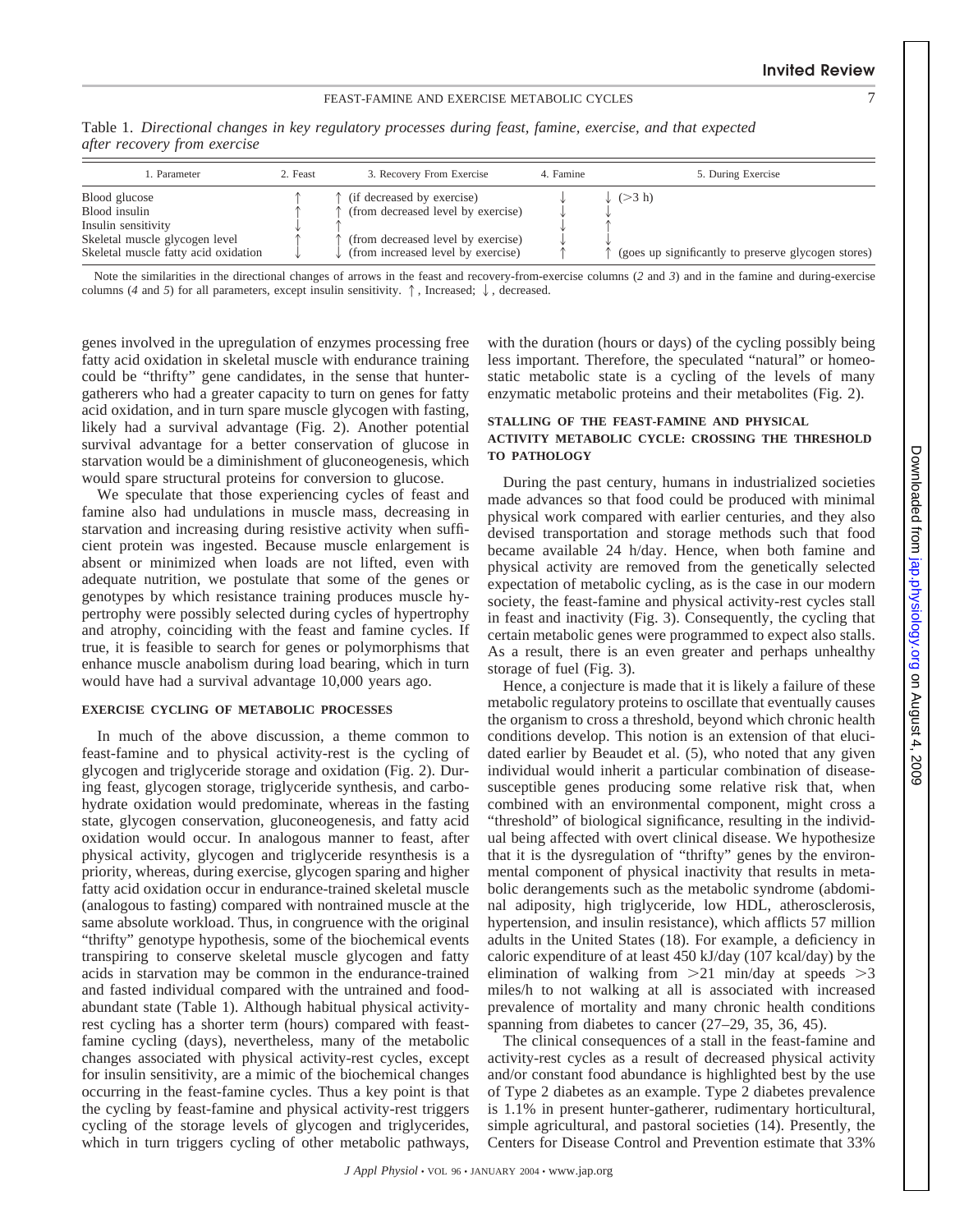Fig. 3. Stalling of the feast-famine and physical activity cycle in modern Western society: thrifty storage exists, but famine and physical activity are not utilized. When neither famine nor an adequate physical activity threshold is present (as is the case in Westernized societies in the 21st century because of food abundance being constant and because of an increasingly sedentary lifestyle), then some normal metabolic cycles stall. The result is an unabated storage of fuel without the stimulus for its utilization. As a consequence of this unhealthy accumulation of fuel stores, in concert with misexpression of "thrifty" genes (which are evolutionarily programmed to expect a certain threshold of physical activity for their proper functioning), metabolic derangements ensue, such as the metabolic syndrome. FFA, free fatty acids.



of those born in 2000 in the United States will develop diabetes in their lifetime (1). Because genes and gene polymorphisms have not changed in the past 40 years (14), 100% of this epidemic increase must be due to environmental modulation of existing diabetes-susceptibility genes. Prediabetic conditions in healthy humans (decreased oral glucose tolerance with increased fasting plasma glucose and insulin concentrations) occur within 3 days of commencing continuous bed rest (34, 46) and no later than 10 days when trained individuals stop exercising (23), thereby suggesting that physical activity deficiency plays a key role in the rapid development of insulin resistance.

#### **PREVENTING THE STALL OF THE FEAST-FAMINE AND PHYSICAL ACTIVITY METABOLIC CYCLE: CALORIC BALANCE IS CRUCIAL TO THE RESTORATION OF PHYSIOLOGY AND HEALTH**

Contrary to popular belief, eating a large amount of calories alone is not the cause of the current epidemics of obesity and

Fig. 4. Preventing the stall in the feast-famine and activity cycle in modern Western society by reintroduction of physical activity. Given the unlimited food supply, modern humans in developed countries are unlikely to be exposed to famines; they will also likely not be able to tolerate drastic caloric reductions. Thus the logical way to ensure the cycling of metabolic processes is by providing an adequate threshold of physical activity. Once this threshold is attained, then proper metabolic flux (i.e., glucose and fat are taken up and metabolized by skeletal muscle) occurs with restoration of physiological gene expressions of the "thrifty" genes, thereby ensuring that the cycle will not stall to result in pathological accumulation of fuel stores. Without such unhealthy accumulation of TG, metabolic derangements such as the metabolic syndrome can be prevented.

Type 2 diabetes in the United States. Lumberjacks who used manual tools and undertook rigorous physical labor ate 4,500– 8,000 kcal/day and yet had a body mass index of only 25.5  $kg/m<sup>2</sup>$  (33), indicating that they were in caloric balance. Before the industrial era, male humans were estimated to use 3,000 kcal/day; today, however, sedentary populations expend only 2,000 kcal/day (16). Our present Westernized, sedentary society has decreased daily caloric expenditure by  $\sim$ 1,200 kcal compared with early 20th century hunter-gatherer societies (12), but the "developed" world is in the midst of an obesity epidemic, implying a positive caloric imbalance due to insufficient physical activity. Interestingly, several reports suggest that both very-low-calorie diets and starvation, combined with physical activity deficiency, may also contribute to the induction of insulin resistance (32, 48). Together, these observations imply that *Homo sapiens* have evolved and adapted fuel metabolism into a finely tuned homeostatic balance, tolerating very little homeostatic disruption, with caloric imbalance (either positive or negative balance) leading to disease and in-

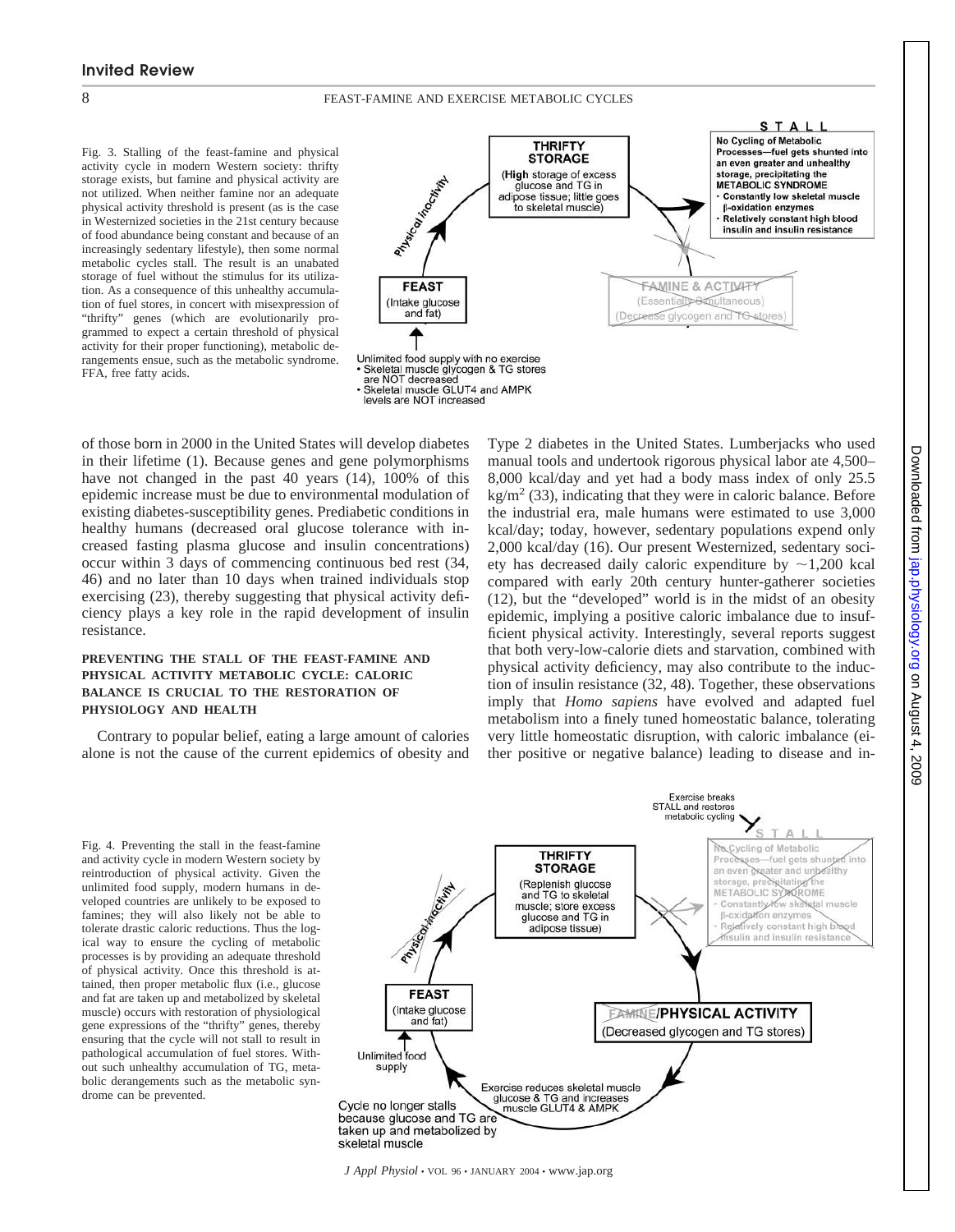creased mortality (6). Given the above facts, as well as the notion that the present human genome has essentially remained unchanged for the past 40–100 years, it is quite clear that the lack of regular physical activity is a primary cause for the burgeoning rise in modern chronic diseases. Therefore, the inference can be made that the unhealthy expression of genes responsive to physical inactivity can be prevented or delayed by reintroducing the genes to an environment containing physical activity (i.e., performing physical activity within the framework of our daily lives).

From a practical public health standpoint, it is unrealistic to expect a large part of the population to undertake significant caloric restriction. Even if that were hypothetically accomplished by a drug that inhibits appetite, caloric reduction via decreased caloric intake alone would likely be insufficient to break the stall in the cycling of metabolic processes illustrated in Fig. 3. One reason for this might be due to differential biochemical responses of human skeletal muscle during fasting and endurance physical activity, thereby suggesting that these two processes affect metabolic gene expression differently. For example, short-term fasting (15–40 h) or a single exercise bout initiated a common adaptive response in skeletal muscle to increase the expression of a subset of metabolic genes (pyruvate dehydrogenase kinase 4, lipoprotein lipase, carnitine palmitoyltransferase I, and uncoupling protein 3 mRNAs) in human skeletal muscle, presumably as a component of the body's overall strategy to minimize glucose utilization in peripheral tissues (43, 44). On the other hand, in human skeletal muscle, mRNAs for GLUT4, hexokinase II, peroxisome proliferator-activated receptor coactivator  $1\alpha$  (PGC-1 $\alpha$ ), and fatty acid translocase (FAT/CD36) were not altered by 15–40 h of fasting (44, 51), but hexokinase II, GLUT4, and PGC-1 $\alpha$  mRNAs did increase in response to a single bout of exercise (43, 47) and FAT/CD36 mRNA to repeated daily bouts of exercise (52). Finally, exercise training increases mitochondrial density in skeletal muscle (25), whereas fasting likely does not. One clinical consequence of increasing mitochondrial density would be enhancement of insulin sensitivity as demonstrated by Petersen et al. (41).

Taken together, we interpret these studies to indicate that regulation of specific metabolic genes are fundamentally different between fasting-starvation and physically active-rest states and could potentially influence subsequent biochemical adaptations such as increased fatty acid oxidation or enhanced insulin sensitivity. Thus the stall in the cycling of metabolic processes illustrated in Fig. 3 is more likely to be reinitiated by physical activity rather than fasting-starvation alone, as increasing physical activity would turnover the stored skeletal muscle glycogen and triglycerides (Fig. 4). Indeed, one of the most efficacious modes to prevent the development of insulin resistance is exercise of large muscle masses to lower skeletal muscle stores of glycogen and triglycerides. Reintroduction of physical activity, even when the muscle is already insulin resistant secondary to lack of utilization of excessively stored fuel, can restore metabolic flexibility to keep the cycle moving, thereby potentially reversing insulin resistance. Therefore, physical activity forms the core catalyst to physiologically regulate the "thrifty" genes to prevent the stalling of the feast-famine and activity-rest cycle at high levels of muscle glycogen and triglycerides, thereby inhibiting the abnormal and unhealthy storage of fuel (Fig. 4) (46).

From an epidemiological perspective, preventing such a stall in the feast-famine and activity-rest cycles via regular doses of physical activity (2.5–3.0 h/wk of moderate-intensity physical activity, i.e., brisk walking) translates to a 30% reduction in stroke, Type 2 diabetes, and heart disease, as noted in the landmark Harvard Nurses Study (27–29, 35). Furthermore, walking has been associated with lower mortality across a diverse spectrum of adults with Type 2 diabetes, in that one death per year may be preventable for every 61 people who could be persuaded to walk at least 2 h/wk (22).

#### **CONNECTING THE DOTS TOWARD AN UNDERSTANDING OF PHYSICAL INACTIVITY-MEDIATED CHRONIC DISEASES**

As asserted by Trevathan et al. (50), "A better understanding of many modern health problems will emerge when we consider that most of human evolution took place when our ancestors were hunter-gatherers." This review presents an evolutionary approach to better understand the pathophysiology of genes during physical activity deficiency in the context of genes that were predominantly designed for physical activity.

In summary, an amalgamation of published concepts, not previously integrated in the context of the biochemical adaptations to physical training, were used to form the following conjectures. Oscillations of muscle glycogen and triglyceride levels with physical activity-rest cycles during feast-famine during tens of thousands of years selected some genotypes and genes to oscillate, some of which might also serve a role in efficiency during fuel usage. However, a continuous sedentary lifestyle has resulted in a stalling of glycogen and triglyceride stores at high levels in skeletal muscle and of those metabolic proteins producing their cycling with physical activity-rest cycles. Conceivably, such metabolic stalling may cause the organism to cross a biological threshold, beyond which chronic health conditions develop. Some of the biochemical responses to physical activity-rest cycles are distinctly different from those encountered in feast-starvation cycles. Thus physical activity-rest cycles are the core catalysts to physiologically regulate those genes that break the stalling of muscle glycogen and triglyceride stores at high levels and of their regulatory proteins.

#### **GRANTS**

The review was written while supported by National Institute of Arthritis and Musculoskeletal and Skin Diseases Grant AR-19393 (to F. W. Booth).

#### **REFERENCES**

- 1. **American Diabetes Association.** Abstract 967, available at http:// ada.yellowbrix.com/pages/ada/Story.nsp?story\_id=39491682&ID=ada (June 15, 2003).
- 2. **Åstrand PO.** J. B. Wolffe Memorial Lecture. Why exercise? Med Sci *Sports Exerc* 24: 153–162, 1992.
- 3. **Astrand PO and Rodahl K.** *Textbook of Work Physiology* (3rd ed.). New York: McGraw-Hill, 1986, p. 10.
- 4. **Baldwin KM, Fitts RH, Booth FW, Winder WW, and Holloszy JO.** Depletion of muscle and liver glycogen during exercise. Protective effect of training. *Pflügers Arch* 354: 203-212, 1975.
- 5. **Beaudet AL, Scriver CR, Sly WS, and Valle D.** Genetics, biochemistry, and molecular basis of variant human phenotypes. In: *The Metabolic and Molecular Bases of Inherited Disease* (7th ed.), edited by Scriver CR, Beaudet AL, Sly WS, Valle D, Stanbury JB, Wyngaarden JB, and Fredrickson DS. New York: McGraw-Hill, 1995, vol. 1, p. 79.